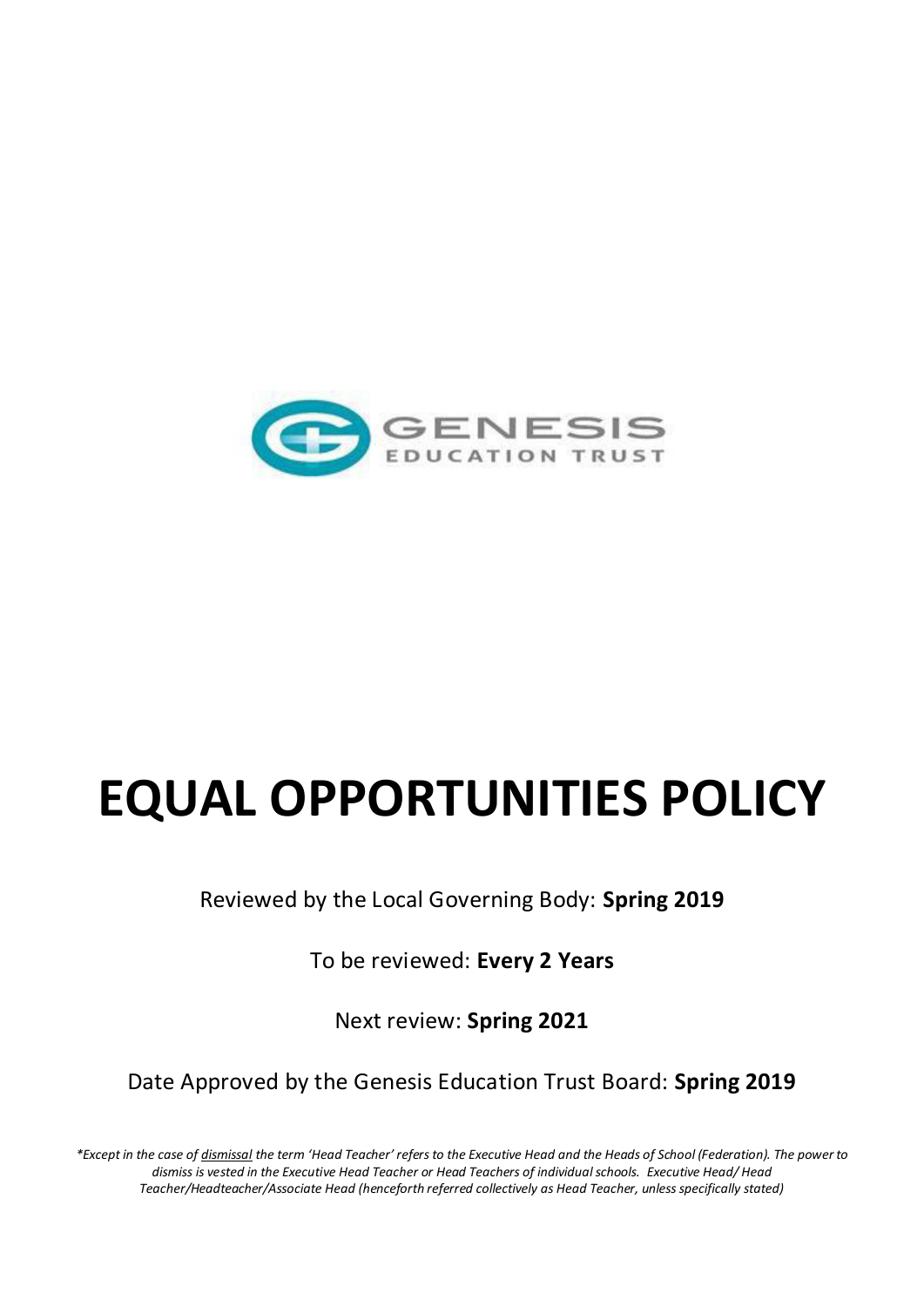# **Rationale**

This policy outlines aims and objectives based on agreed intentions of all staff in the school.

The policy encompasses issues of sex, race, class and disability and promotes an understanding of cultural and physical diversity and challenges stereotypes.

This policy is important to all aspects of school practice, including planning and monitoring, organisation, staffing and the selection of resources. Central to this is the professional commitment and developing awareness of staff, and the quality of their interactions with all children and with each other.

This policy recognises the recent Ofsted Guidance regarding the promotion of "British Values". Actively promoting the values means challenging opinions or behaviours in school that are contrary to British values and sits well within the current provision for Spiritual, Moral, Social and Cultural curriculum already in place.

#### **Purpose**

- To create an environment in which everyone can learn and be proud of whom they are, by providing for all children and adults, regardless of gender, sexuality, race, ethnicity, religion, socio-economic background and disability.
- To be mindful of the difficulties that some groups face and ensure that we do all that we can to remove obstacles acknowledging that equal opportunities is not treating everybody the same, but is making opportunities for everybody to learn.
- To develop a school community in which children and adults worth is valued in which personal achievement is acknowledged and celebrated.
- To extend children's and adult's knowledge of different cultures, languages and faiths and to value differences by drawing on children's backgrounds and experiences to break down barriers and build positive attitudes.
- To be mindful of and to overcome personal prejudices and stereotypical views and to challenge discrimination based on social divisions of class, race, gender, sexuality, special needs or disability and to help members of the school community to challenge discrimination.

## **Guidelines**

## **The Curriculum**

#### **In relation to the curriculum in this school, we share the following principles to promote equal opportunities.**

- Treating children as individuals with their own strengths and weaknesses, attitudes, backgrounds and experiences.
- Challenging myths, stereotypes and misconceptions.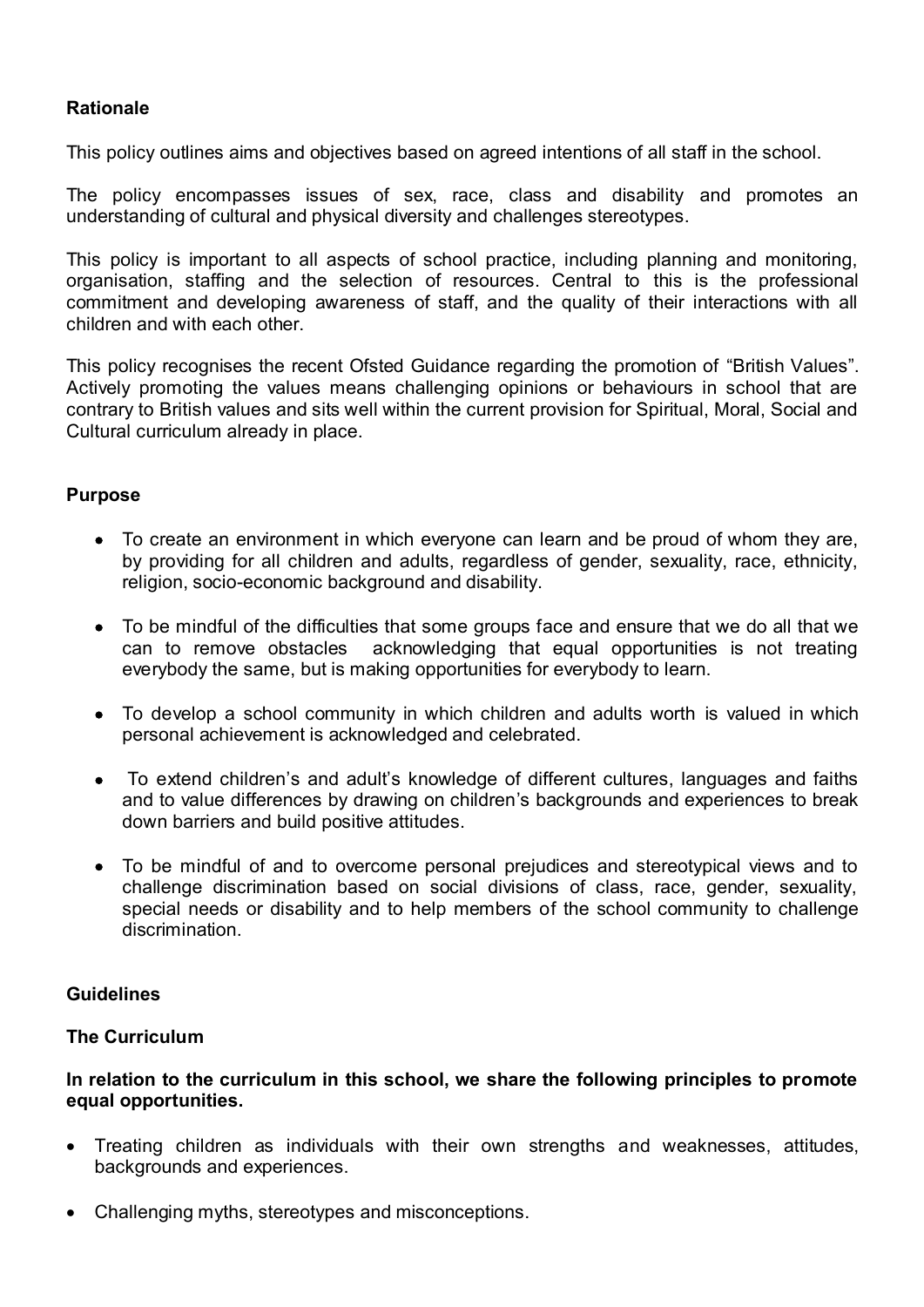- Learning materials are chosen with care to reflect the diversity of cultures, gender roles and disabilities e.g. musical instruments from around the world, books which counter stereotypes.
- Provide an entitlement curriculum which aims to offer broad balanced learning experiences for all making deliberate efforts to help children participate in all aspects of learning, by choosing appropriate practical tasks and activities that are relevant and match the needs of learners e.g. topics and stories of equal interest to boys and girls.
- Ensuring equal access to the curriculum, by careful consideration of the barriers to learning and providing encouragement and support
- To provide support for bilingual children and children experiencing speech, language and communication difficulties to ensure that their learning and linguistic needs are met and that all aspects of the curriculum are accessible to them e.g. by using pictures and symbols and explaining what a term means, modelling language ( not expecting children to know what to do or say); using talk partners to rehearse ideas before feeding back to the class; using paired collaboration when working on tasks and demonstrating tasks.
- Provide a differentiated curriculum, by developing classroom approaches which allow for individual differences, but does not make distinctions which have a negative effect on learning.
- Ensuring equal opportunity to participate in talk and discussions and share experiences. Giving children time to think and all children the opportunity to answer questions, and by treating mistakes as valuable learning opportunities.
- Generating an awareness and respect for the languages, customs and differing abilities of children and developing an approach to all aspects of the curriculum which will promote a positive awareness of the cultures, religions and languages of our community.
- To do this we will:
	- $\circ$  plan assemblies focusing on diversity
	- $\circ$  organise specific activity days to celebrate diversity e.g. a world market, a library day to look at different cultures
	- o celebrate festivals throughout the school
	- o Recognise and respect the use of other languages e.g. greetings in different languages and
	- o Reflect diversity by creating displays of art work and by providing experience of music and concerts.
- Using children's knowledge of their ethnicity, home country, religion, experience when opportunities arise.

# **Social, Emotional and Mental Health (Formally Social, Emotional and Behaviour):**

This school seeks to encourage relationships and behaviour which promote respect for all members of the community through: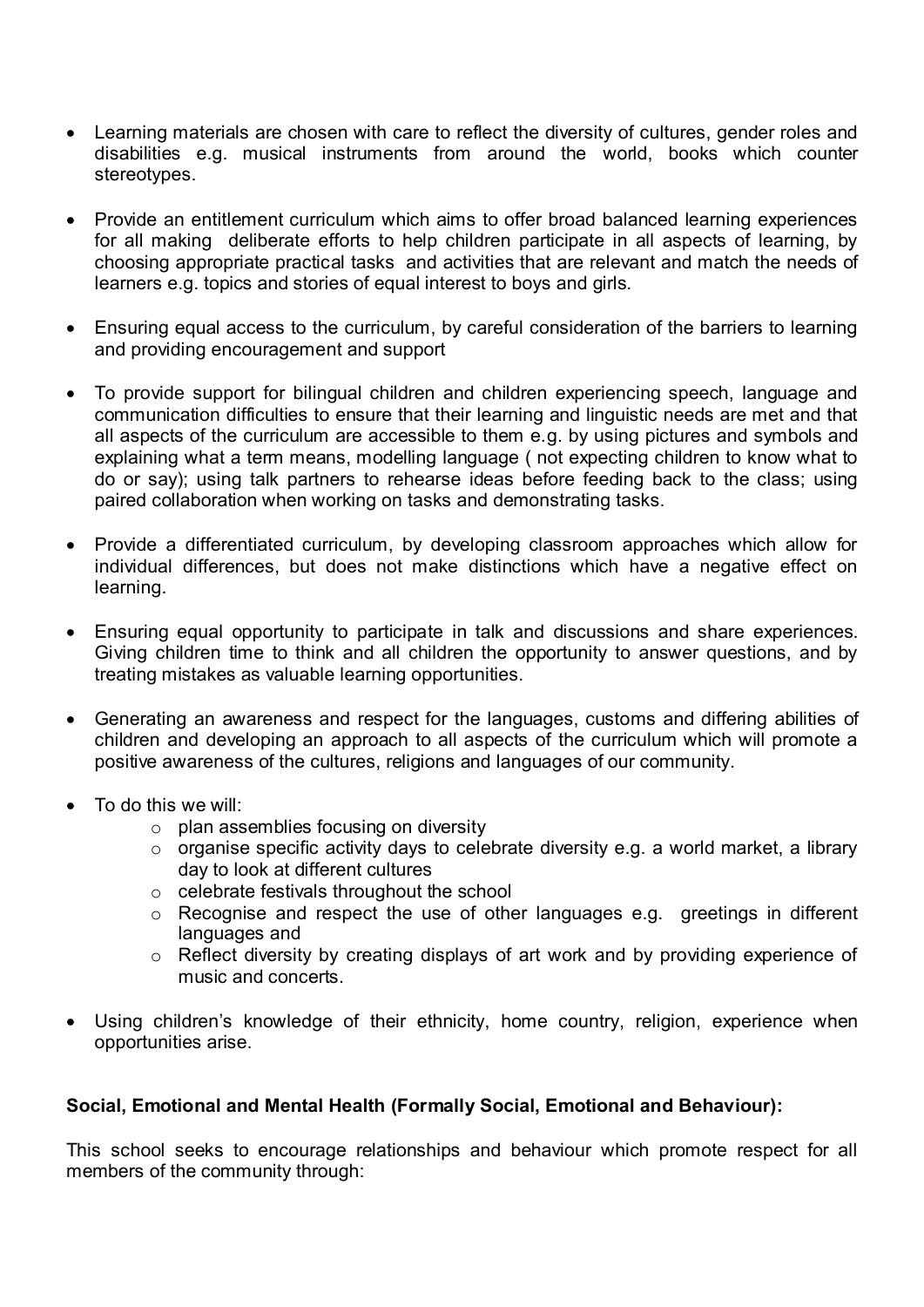- Circle time activities / SEAL & PSHE Lessons
- Celebration of all children's effort and achievement
- Promoting role models of different sex, cultural backgrounds and disability.
- Encouraging a variety of play at playtimes and providing activities and space for boys and girls in the playground.
- Teaching children to treat each other with kindness and respect, by ensuring that name calling is seen as totally unacceptable and encouraging children to give each other equal chances and accepting that mistakes are part of the learning process.
- Praising effort and raising the status of children in special groups by showing their work to the class and celebrate achievement.
- Staff setting examples in their interactions with children, parents and each other.
- Being aware that children and adults sometimes make 'scapegoats' of others and also the effects of peer pressure.

## **Specific Procedures**

We need to recognise that children, parents and staff come to school with different experiences, attitudes and expectations due to the diversity of home experiences and cultures. We are part of a world where inequalities exist and it is our duty to recognise and respond to discriminatory values and behaviours. We will do this by:

- Careful monitoring of progress through formative and summative assessment and ensuring that children have equal access to the curriculum
- Providing effective home school communications.
- Working with parents to ensure that they understand our policy and the reasons why e.g. notices are in other languages.
- Inviting parents and members of the community to work within school to provide opportunities to create greater understanding and challenge existing perceptions.
- Treating all parents with equal respect; they are welcomed and respected not judged.
- The school environment should reflect our commitment to equal opportunities.
- Following the school's Behaviour and Bullying Policy.
- Challenge behaviour that is hurtful and prevents children or adults from feeling safe or comfortable in the school.
- Ensuring resources reflect the school's positive attitude and are available to all.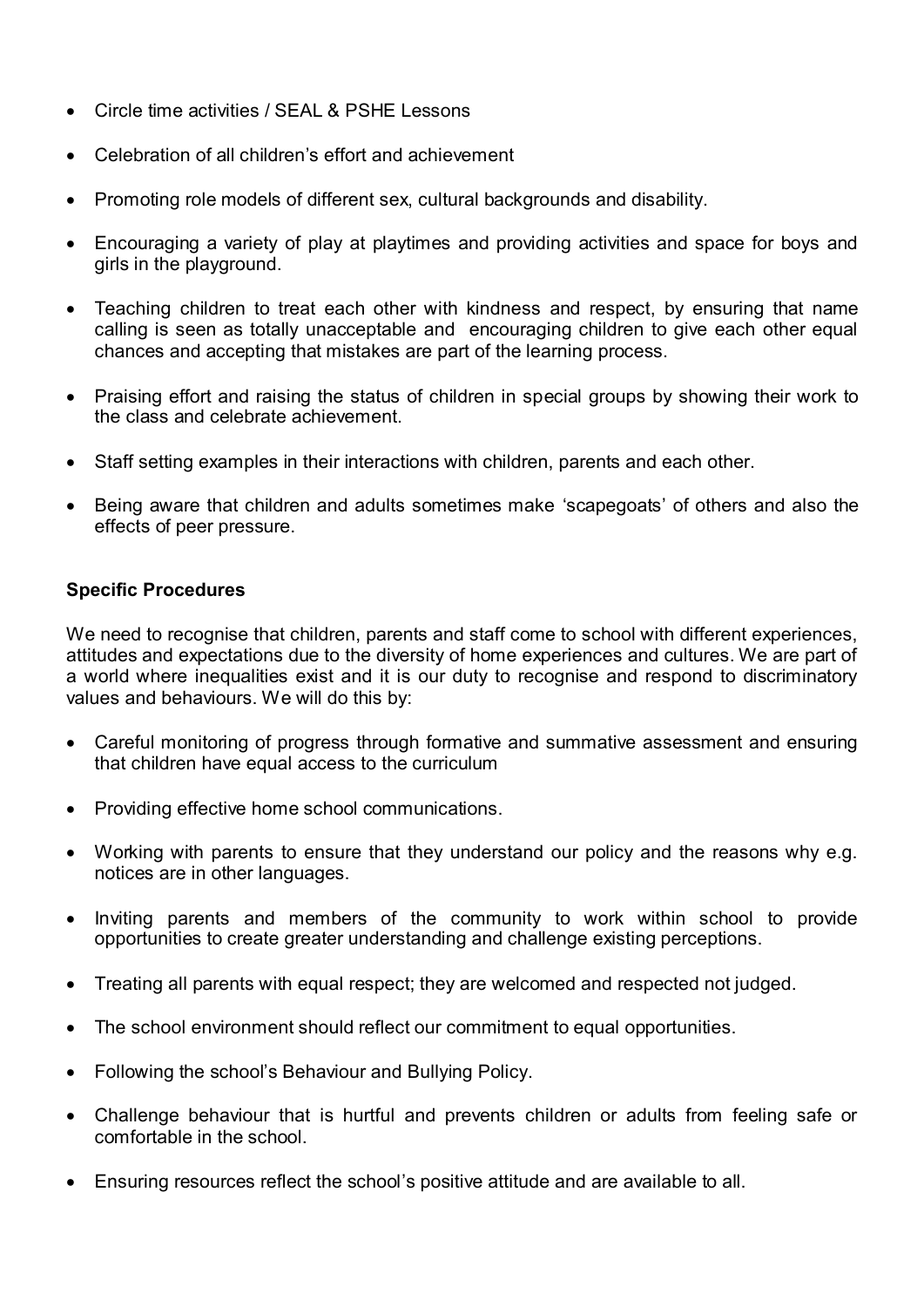Reporting all incidents to the Local Governing Body.

# **Staff Training**

.

Active participation of all school personnel is necessary for the success of this policy.

- Staff meetings to discuss Equal Opportunities will take place to monitor and review the policy.
- Specific meetings will take place to develop staff knowledge and understanding of children's needs.
- Liaising with parents and staff and drawing upon their expertise.
- **1. Statement against racism**

**We recognise our responsibility as members of the school community to:**

- **eliminate unlawful racial discrimination**
- **Promote equality of opportunity and good relations between persons of different racial groups.**

**Racist behaviour means the unjust treatment of people because of their racial, religious or cultural differences and such treatment is racism even if it is unintentional. Genesis Education Trust will not tolerate racism or any form of discrimination on grounds of race, religion or ethnic origin.** 

We will work to recognise and combat racism by:

- Developing a whole school approach to promote race equality and eliminate discrimination.
- All members of staff will carry individual and collective responsibility for racial equality throughout the school.
- Organising assemblies to develop children's understanding of different faiths and to tackle issues such as respecting others and name calling.
- Recognising that diversity enriches school life and acknowledge and encourage children and families to share their knowledge of their faith and culture when appropriate.
- Provide for bilingual children to ensure their learning and linguistic needs are met.
- To be mindful of cultural/ religious needs in relation to dress and diet.
- Following the Schools' admissions procedure ensuring fairness for all children.
- Ensuring fairness in behaviour management and providing support strategies for vulnerable children.
- Monitoring will take place to identify good practice and to tackle discrimination.
- Combating all observed racist incidents, including name calling and reporting them to the Head Teacher who will ensure that they are recorded. This might include incidents between staff or parents or children.
- Giving careful consideration to the needs of victims of such remarks and provide support as necessary.
- Taking action to prevent such incidents through a learning process reflecting on such behaviour and to involving parents as appropriate.